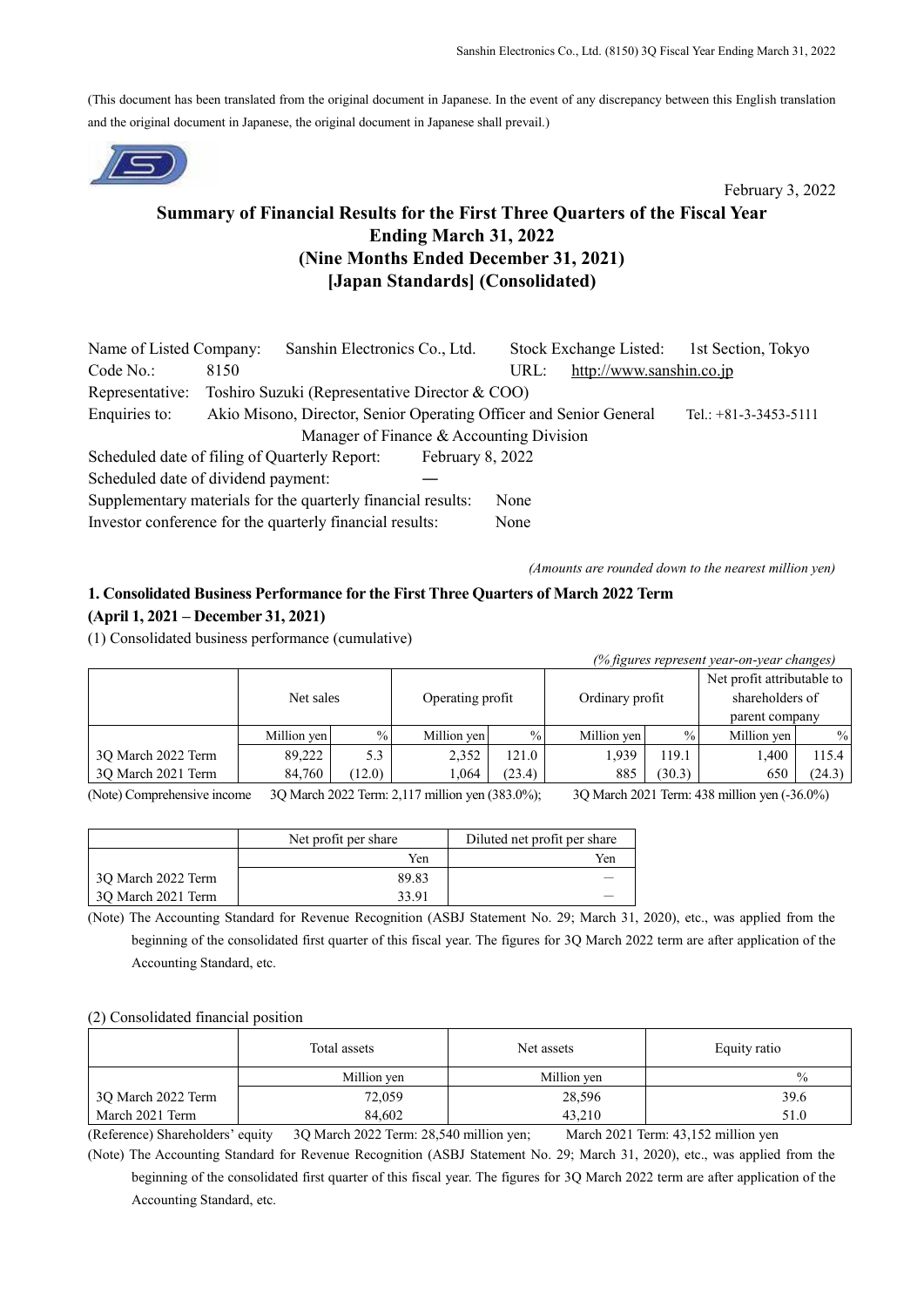## **2. Dividends**

|                            | Dividend per share |        |        |          |        |  |  |
|----------------------------|--------------------|--------|--------|----------|--------|--|--|
|                            | 10-end             | 20-end | 30-end | Year-end | Annual |  |  |
|                            | Yen                | Yen    | Yen    | Yen      | Yen    |  |  |
| March 2021 Term            |                    | 8.00   | —      | 32.00    | 40.00  |  |  |
| March 2022 Term            | —                  | 30.00  | —      |          |        |  |  |
| March 2022 Term (forecast) |                    |        |        | 70.00    | 100.00 |  |  |

(Notes) 1. Revision of most recent forecast on dividends: Yes

## **3. Forecasts for Consolidated Business Performance for March 2022 Term (April 1, 2021 – March 31, 2022)**

|           |             |      |                  |      |                 |               |                                                                 |               | (% figures represent year-on-year changes) |
|-----------|-------------|------|------------------|------|-----------------|---------------|-----------------------------------------------------------------|---------------|--------------------------------------------|
|           | Net sales   |      | Operating profit |      | Ordinary profit |               | Net profit attributable<br>to shareholders of<br>parent company |               | Net profit per share                       |
|           | Million yen | $\%$ | Million ven      | $\%$ | Million yen     | $\frac{0}{0}$ | Million yen                                                     | $\frac{0}{0}$ | Yen                                        |
| Full year | 120,000     | 6.4  | 3,500            | 61.5 | 3.100           | 65.0          | 2,300                                                           | 39.7          | 155.89                                     |

(Note) Revision of most recent forecast on earnings: Yes

### **\* Annotations**

- (1) Significant subsidiary change in the consolidated cumulative period of this quarter (changes in scope of consolidation): None Newly added:  $-$  Excluded:
- (2) Application of unique accounting to the preparation of quarterly consolidated financial statements: None
- (3) Change of accounting principles, change of accounting estimate, and redisplay after revision:
	- 1) Change of accounting principles caused by revision of accounting standards: Yes
	- 2) Change of accounting principles other than 1): None
	- 3) Change of accounting estimate: None
	- 4) Redisplay after revision: None

#### (4) Number of shares outstanding (ordinary shares)

1) Number of shares outstanding at the end of term (including treasury stock):

| 3Q March 2022 Term:                                           | 16,281,373 shares | March 2021 Term: | 24,281,373 shares |  |  |  |  |
|---------------------------------------------------------------|-------------------|------------------|-------------------|--|--|--|--|
| 2) Amount of treasury stock at the end of term:               |                   |                  |                   |  |  |  |  |
| 3Q March 2022 Term:                                           | 4,097,658 shares  | March 2021 Term: | 5,097,465 shares  |  |  |  |  |
| 3) Amount of average stock during the term (quarterly total): |                   |                  |                   |  |  |  |  |

3Q March 2022 Term: 15,594,690 shares 3Q March 2021 Term: 19,182,110 shares

(Note) The amount of treasury stock at the end of the term includes Company stock (3Q March 2022 term: 132,800 shares, March 2021 term: 132,800 shares) possessed in a trust related to the Performance-Based Stock Compensation Plan for Directors (with the exception of External Directors). Also, Company stock held in the trust is included in treasury stock to be deducted in the calculation of the amount of average stock during the term (3Q March 2022 term: 132,800 shares, 3Q March 2021 term: 134,814 shares).

<sup>2.</sup> Breakdown of 2Q-end dividends for March 2022 term: Ordinary dividend 10.00 yen, Commemorative dividend 20.00 yen (dividend to commemorate 70th anniversary of founding)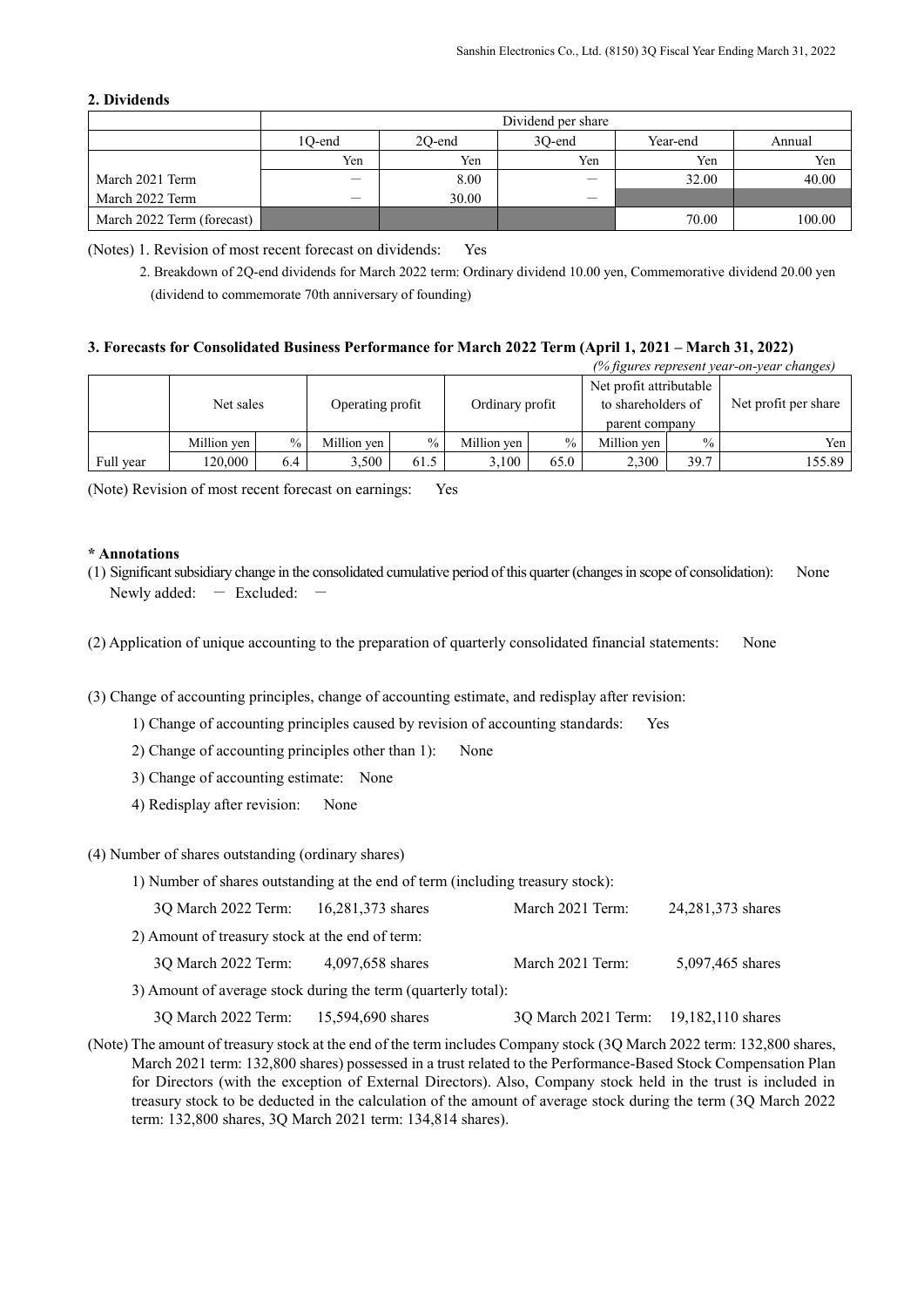\* This summary of quarterly financial results is not subject to quarterly review by certified public accountants or auditing corporations.

#### \* Cautionary statement regarding forward-looking statements

The projected results and forward-looking statements included in this document reflect the Company's expectations based on information available at the time of release, and are not intended as a guarantee that the Company will achieve these targets. The actual performance may considerably differ from the forecast due to various factors.

See the section "1. Qualitative Information Concerning the Current Quarterly Settlement - (3) Explanation of Forecasts for Consolidated Business Performance and Other Future Prospects" on page 3 of [Appendix], regarding the relevant matters for the above forecast for the business performance.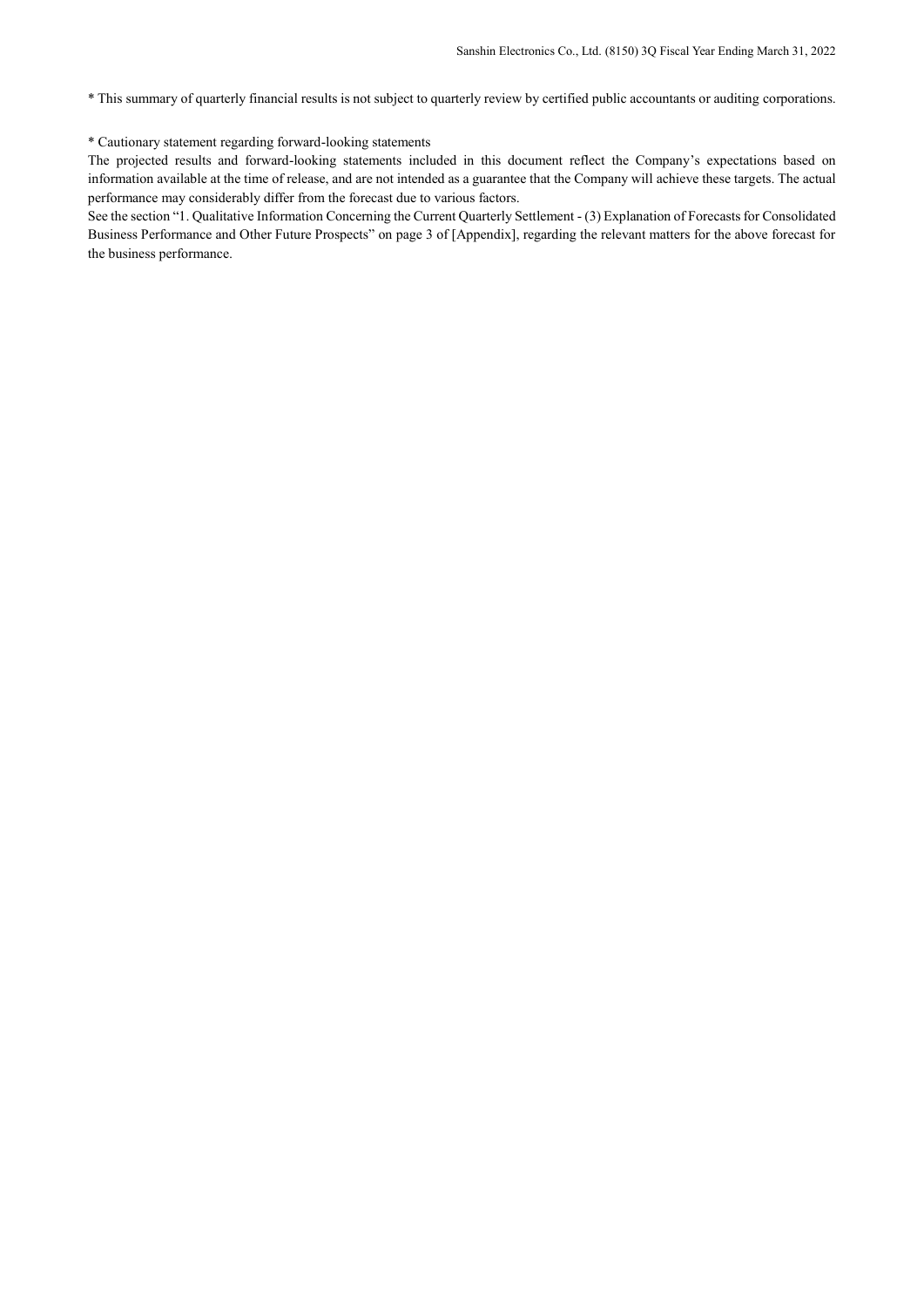# Contents of Appendix

| (2) Quarterly Consolidated Profit and Loss Statement, Consolidated Comprehensive Income Statement 6 |  |
|-----------------------------------------------------------------------------------------------------|--|
|                                                                                                     |  |
|                                                                                                     |  |
|                                                                                                     |  |
|                                                                                                     |  |
|                                                                                                     |  |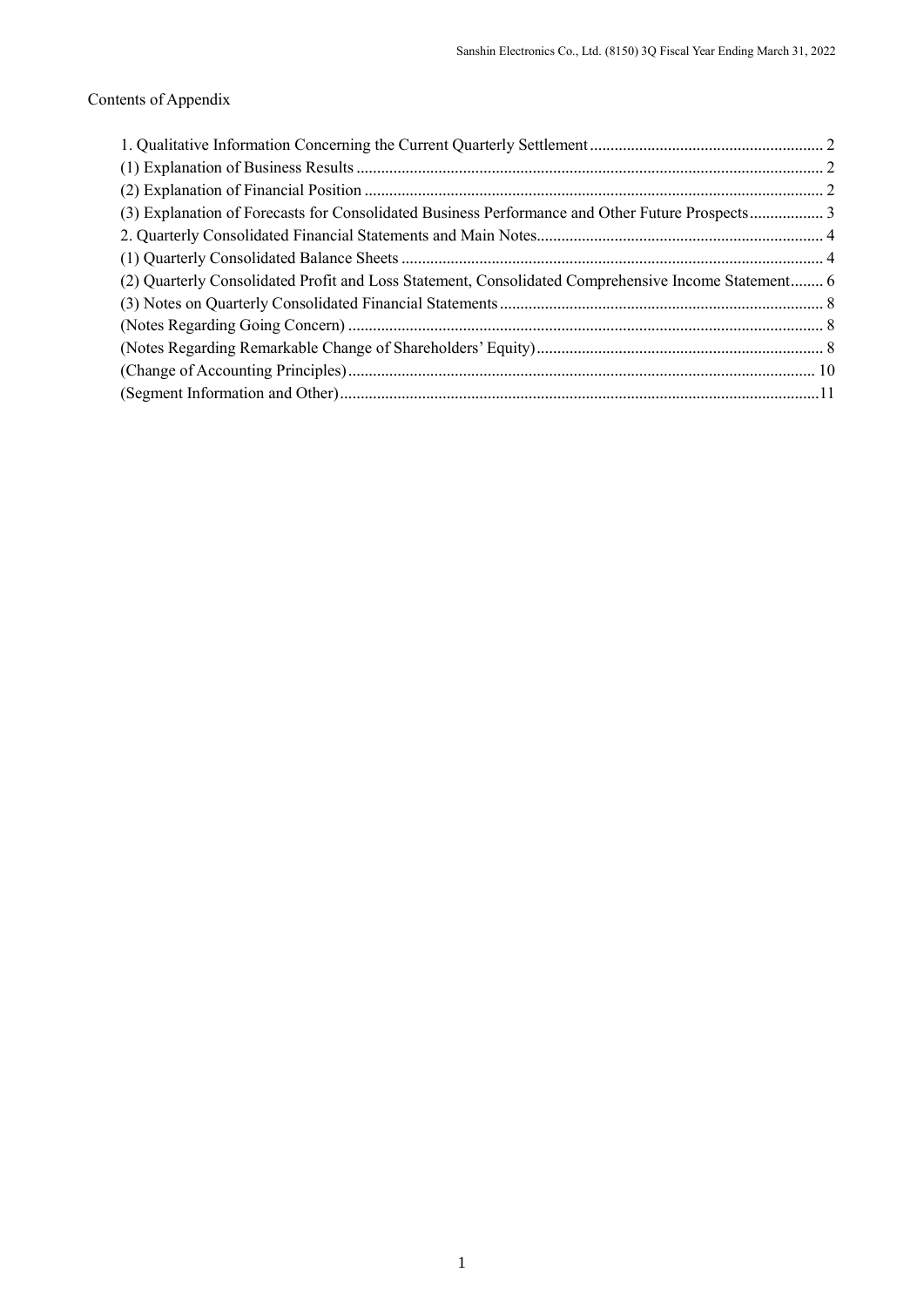## <span id="page-4-0"></span>**1. Qualitative Information Concerning the Current Quarterly Settlement**

## <span id="page-4-1"></span>**(1) Explanation of Business Results**

During the consolidated first three quarters under review, conditions were overall challenging in the global economy. While economic recovery progressed, particularly in China, Europe and the United States, the emergence of new COVID-19 variants caused a rapid expansion in new cases from the third quarter, leaving no end in sight for the COVID-19 pandemic. An uncertain outlook lingered.

In the electronics industry, a vital area of business for the Sanshin Electronics Group, shortages of inputs such as semiconductors and electronic components persisted, impacting manufacturing of automobiles, electronic devices and other products that incorporate them. However, investment in digital transformation (DX) was firm in the domestic ICT industry.

Against this background, in the device business, the Group worked to increase the profitability of existing businesses and to reform our portfolio by cultivating new businesses with high profit margins. In the solution business, we strove to build a subscription-type business model, expand our latest digital technology, and increase the number of customers.

As a result, business performance in the consolidated first nine-month period under review was as follows. Net sales were ¥89,222 million (up 5.3% year-on-year). In terms of profit, operating profit was ¥2,352 million (up 121.0% year-on-year), while ordinary profit was ¥1,939 million (up 119.1% year-on-year). Net profit attributable to shareholders of parent company was ¥1,400 million (up 115.4% year-on-year).

The operating results for each business segment are as follows:

## *Device segment*

In the device business segment, our leading products are semiconductors (including system LSIs, microcomputers, LCD driver ICs and memory) and electronic components (including connectors, capacitors and circuit boards). These products are sold mainly to electronics manufacturers. We also provide technical support such as software development and module development.

Sales trended favorably in the consolidated first three quarters under review. Sales of products of Renesas Electronics Corporation declined, due to the cancellation of a dealership agreement with that company in June 2020. However, sales of products of overseas semiconductor manufacturers advanced, while the Company expanded commercial rights with existing suppliers and acquired commercial rights with new suppliers. Net sales were ¥81,359 million (up 6.8% year-on-year). Segment profit was ¥1,536 million (up 628.3% year-onyear), as revenue increased and the Company trimmed selling, general and administrative expenses.

#### *Solution segment*

In the solution business segment, we provide the optimal ICT infrastructure to each customer by combining network devices, security products, Line-of-Business systems, clouds, and data centers. Furthermore, we provide seamlessly integrated service from design and construction to operation and maintenance, responding to revolutionary technologies such as AI and IoT and advances in technology made possible by cloud development.

In the consolidated first three quarters under review, sales were sluggish overall, as a squeeze in semiconductor supplies caused stagnation in sourcing of certain products. Net sales were ¥7,863 million (down 8.1% year-onyear). Segment profit was ¥402 million (down 40.3% year-on-year), impacted by an increase in selling, general and administrative expenses caused by an increase in staffing levels.

## <span id="page-4-2"></span>**(2) Explanation of Financial Position**

## (Assets)

As of December 31, 2021, assets decreased ¥12,543 million compared with March 31, 2021, to ¥72,059 million. This was mainly attributable to a ¥16,120 million decrease in cash and deposits and a ¥4,184 million increase in merchandise inventories.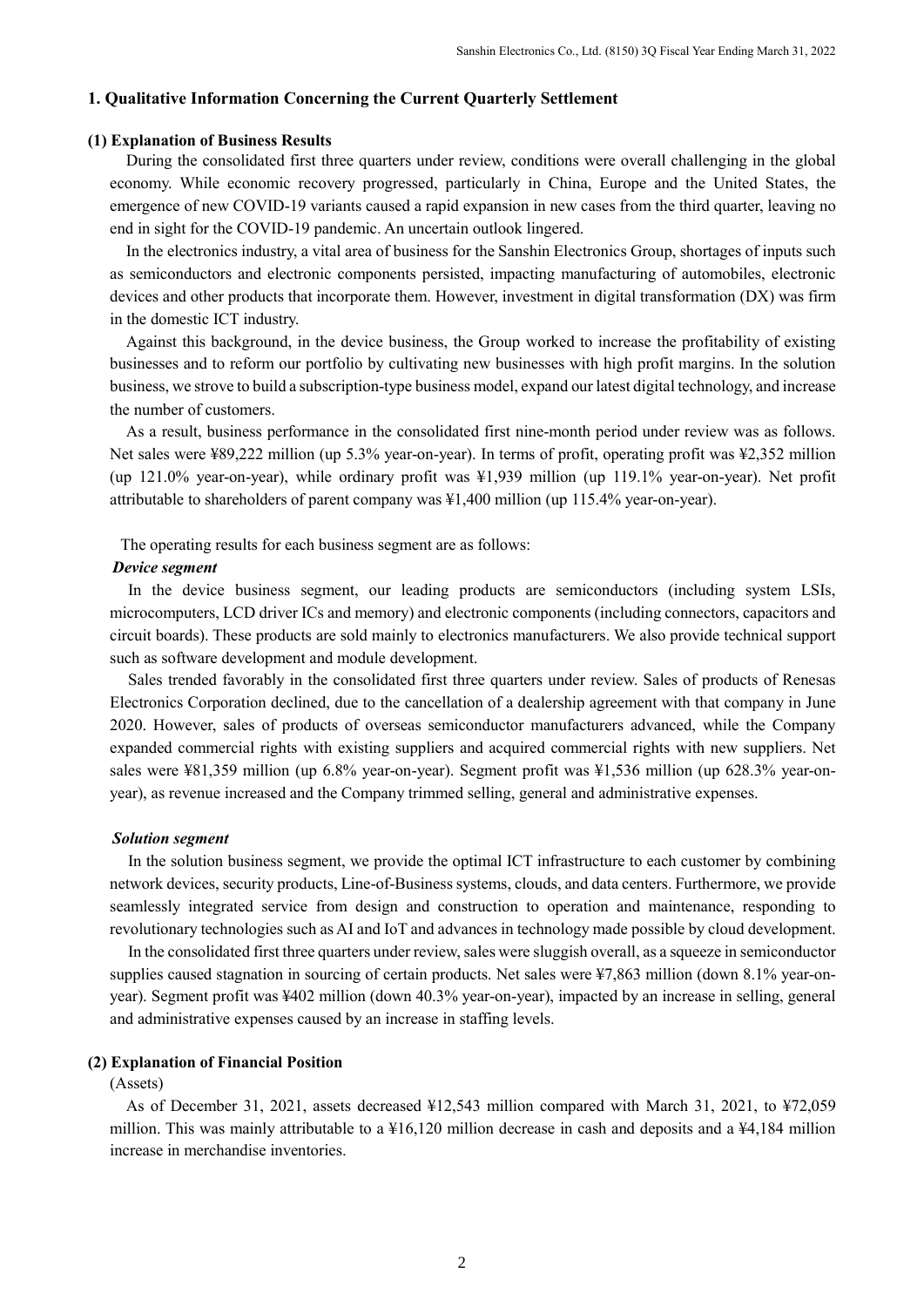dividend)

# (Liabilities)

As of December 31, 2021, liabilities increased ¥2,070 million compared with March 31, 2021, to ¥43,462 million. This was mainly attributable to a ¥2,074 million increase in short-term loans payable.

# (Net Assets)

As of December 31, 2021, net assets decreased ¥14,613 million compared with March 31, 2021, to ¥28,596 million. This was mainly attributable to a ¥5,329 million decrease in capital surplus from retirement of treasury stock and an ¥11,575 million decrease in retained earnings.

## <span id="page-5-0"></span>**(3) Explanation of Forecasts for Consolidated Business Performance and Other Future Prospects**

Based on business progress until the consolidated first three quarters of the Group and on information which is currently available, the Group revised as shown below the values for the full-year business forecast for the year ending March 31, 2022, which was announced on November 5, 2021. For dividends, in conjunction with changes to the forecast value for net profit attributable to shareholders of parent company for the March 2022 term, the Group revised as shown below the forecast value for the year-end dividend announced on November 5, 2021.

For details, please refer to the "Notice Regarding Revision of Forecast of Business Results and Revision (Increase) of Dividend Forecast" announced today.

(Forecasts for Consolidated Business Performance for March 2022 Term)

| Net sales                                                 |                          | $\text{\#120,000}$ million (up 6.4% year-on-year) |
|-----------------------------------------------------------|--------------------------|---------------------------------------------------|
| Operating profit                                          | $43,500$ million         | $(up 61.5\% year-on-year)$                        |
| Ordinary profit                                           | $43,100$ million         | $(up 65.0\% year-on-year)$                        |
| Net profit attributable to shareholders of parent company | $\text{\#2,300}$ million | $(up 39.7\% year-on-year)$                        |
| Year-end dividend                                         | $\text{\#}70$ per share  | (annual dividend $\text{\textsterling}100$ per    |
|                                                           |                          | share including the interim                       |

3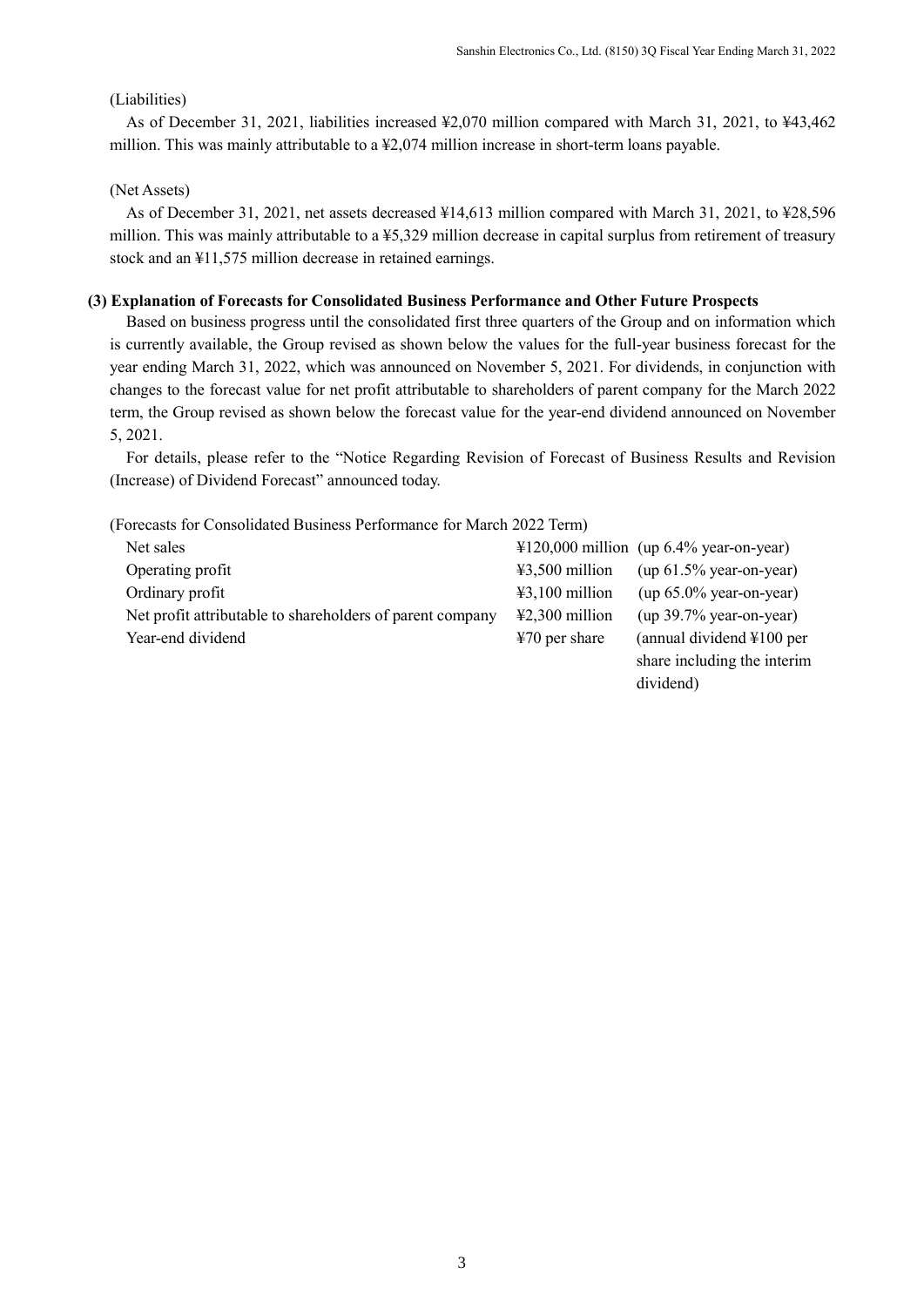# <span id="page-6-0"></span>**2. Quarterly Consolidated Financial Statements and Main Notes**

# <span id="page-6-1"></span>**(1) Quarterly Consolidated Balance Sheets**

|                                                          |                       | (Million yen)         |
|----------------------------------------------------------|-----------------------|-----------------------|
|                                                          | March 2021 Term       | 3Q March 2022 Term    |
|                                                          | (As of Mar. 31, 2021) | (As of Dec. 31, 2021) |
| Assets                                                   |                       |                       |
| Current assets                                           |                       |                       |
| Cash and deposits                                        | 25,544                | 9,423                 |
| Notes and accounts receivable–trade                      | 32,696                |                       |
| Notes and accounts receivable-trade, and contract assets |                       | 32,288                |
| Electronically recorded monetary claims                  | 841                   | 1,045                 |
| Merchandise inventories                                  | 14,333                | 18,517                |
| Partly-finished work                                     | 9                     | 67                    |
| Others                                                   | 4,520                 | 4,365                 |
| Allowance for doubtful accounts                          | (9)                   | (25)                  |
| Total current assets                                     | 77,934                | 65,682                |
| Non-current assets                                       |                       |                       |
| Property and equipment                                   | 2,701                 | 2,661                 |
| Intangible assets                                        | 482                   | 489                   |
| Investments and other assets                             |                       |                       |
| Others                                                   | 3,520                 | 3,261                 |
| Allowance for doubtful accounts                          | (35)                  | (35)                  |
| Total investments and other assets                       | 3,484                 | 3,225                 |
| Total non-current assets                                 | 6,668                 | 6,376                 |
| Total assets                                             | 84,602                | 72,059                |
| Liabilities                                              |                       |                       |
| <b>Current liabilities</b>                               |                       |                       |
| Notes and accounts payable-trade                         | 13,104                | 13,484                |
| Short-term loans payable                                 | 25,351                | 27,425                |
| Accrued corporate tax, etc.                              | 288                   | 272                   |
| Allowance                                                | 501                   | 296                   |
| Others                                                   | 1,730                 | 1,623                 |
| Total current liabilities                                | 40,975                | 43,101                |
| Non-current liabilities                                  |                       |                       |
| Net defined benefit liabilities                          | 100                   | 65                    |
| Others                                                   | 316                   | 295                   |
| Total non-current liabilities                            | 416                   | 360                   |
| Total liabilities                                        | 41,392                | 43,462                |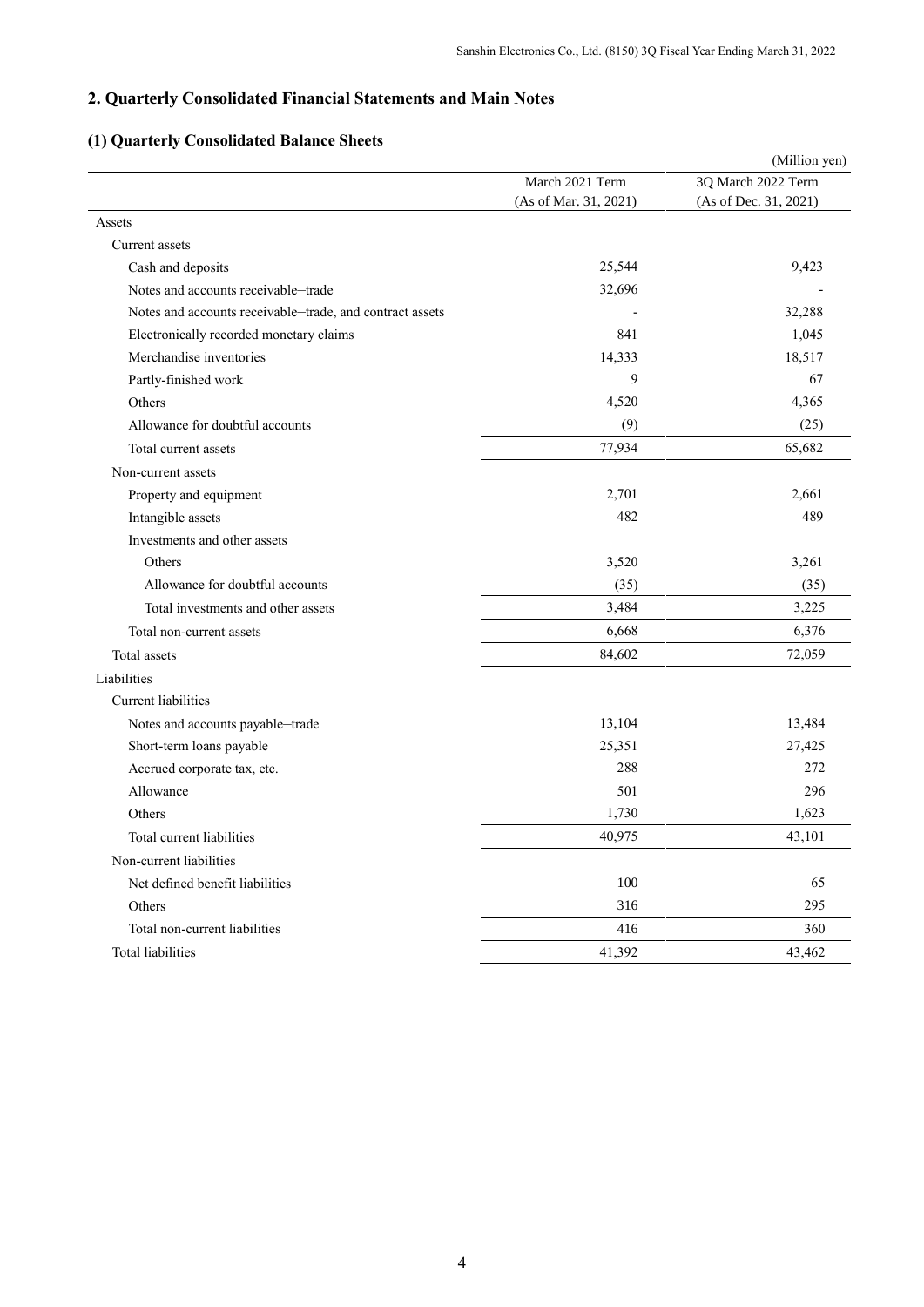|                                                       |                       | (Million yen)         |
|-------------------------------------------------------|-----------------------|-----------------------|
|                                                       | March 2021 Term       | 3Q March 2022 Term    |
|                                                       | (As of Mar. 31, 2021) | (As of Dec. 31, 2021) |
| Net assets                                            |                       |                       |
| Shareholders' equity                                  |                       |                       |
| Capital stock                                         | 14,811                | 14,811                |
| Capital surplus                                       | 5,329                 |                       |
| Retained earnings                                     | 33,106                | 21,530                |
| Treasury stock                                        | (10,348)              | (8,773)               |
| Total shareholders' equity                            | 42,899                | 27,568                |
| Accumulated other comprehensive income                |                       |                       |
| Valuation difference on available-for-sale securities | 583                   | 553                   |
| Deferred hedge gains (losses)                         | (133)                 | (8)                   |
| Foreign currency translation adjustment               | (244)                 | 376                   |
| Remeasurements of defined benefit plans               | 47                    | 49                    |
| Total accumulated other comprehensive income          | 253                   | 971                   |
| Non-controlling interests                             | 58                    | 56                    |
| Total net assets                                      | 43,210                | 28,596                |
| Total liabilities and net assets                      | 84,602                | 72,059                |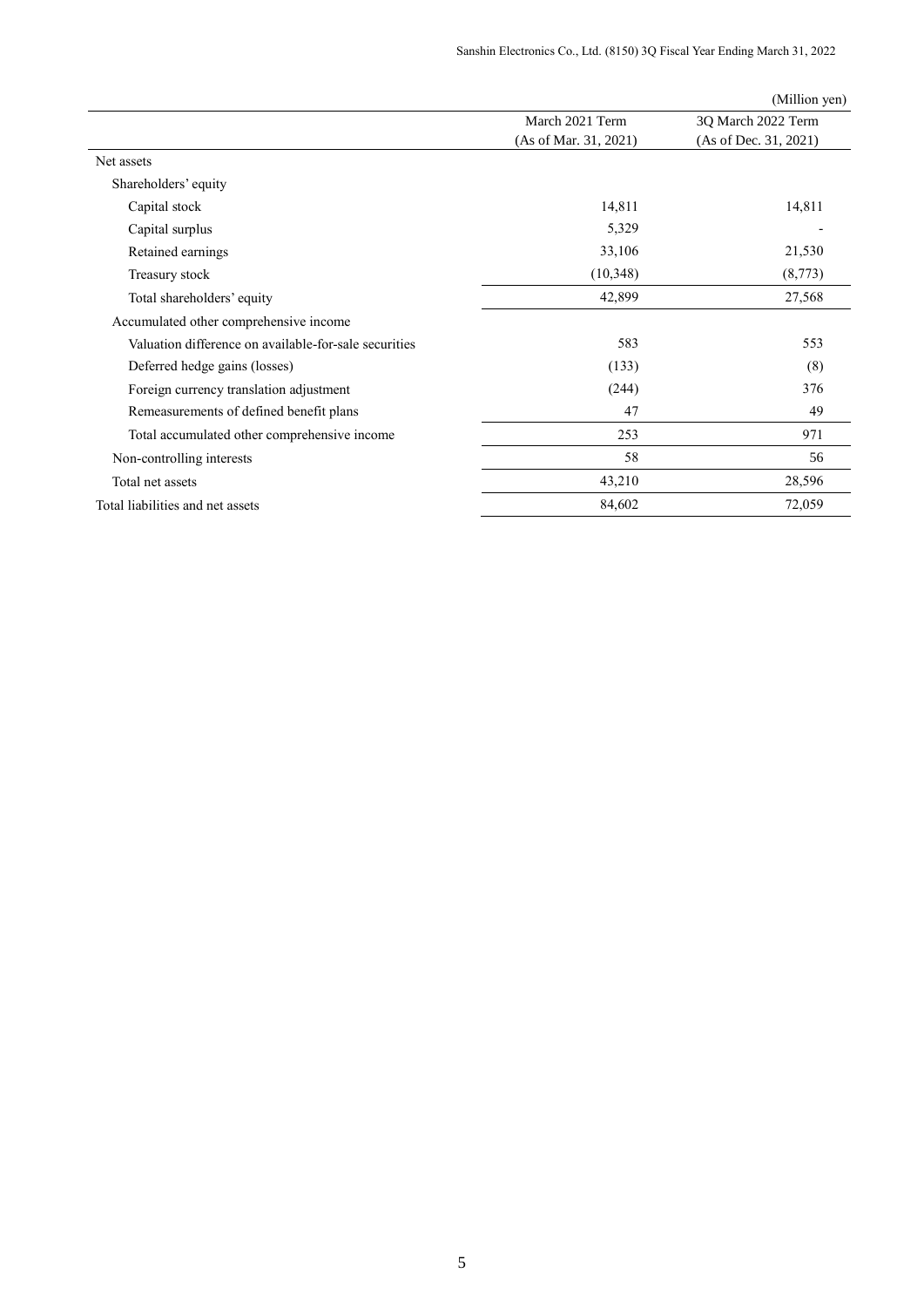# <span id="page-8-0"></span>**(2) Quarterly Consolidated Profit and Loss Statement, Consolidated Comprehensive Income Statement**

(Quarterly Consolidated Profit and Loss Statement of the First Three Quarters)

|                                                             |                                  | (Million yen)                    |
|-------------------------------------------------------------|----------------------------------|----------------------------------|
|                                                             | 3Q March 2021 Term               | 3Q March 2022 Term               |
|                                                             | $(Apr. 1, 2020 - Dec. 31, 2020)$ | $(Apr. 1, 2021 - Dec. 31, 2021)$ |
| Net sales                                                   | 84,760                           | 89,222                           |
| Cost of sales                                               | 77,111                           | 80,143                           |
| Gross profit on sales                                       | 7,649                            | 9,079                            |
| Selling, general and administrative expenses                | 6,584                            | 6,727                            |
| Operating profit                                            | 1,064                            | 2,352                            |
| Non-operating profit                                        |                                  |                                  |
| Interest income                                             | 13                               | 14                               |
| Dividend income                                             | 31                               | 38                               |
| Others                                                      | 62                               | 90                               |
| Total non-operating profit                                  | 107                              | 142                              |
| Non-operating expenses                                      |                                  |                                  |
| Interest expenses                                           | 61                               | 81                               |
| Sales discounts                                             | 7                                | 11                               |
| Commission for purchase of treasury stock                   |                                  | 21                               |
| Foreign exchange losses                                     | 178                              | 398                              |
| Others                                                      | 39                               | 42                               |
| Total non-operating expenses                                | 287                              | 555                              |
| Ordinary profit                                             | 885                              | 1,939                            |
| Extraordinary profits                                       |                                  |                                  |
| Gain on sales of investment securities                      | 141                              | $\boldsymbol{0}$                 |
| Total extraordinary profits                                 | 141                              | $\overline{0}$                   |
| <b>Extraordinary</b> losses                                 |                                  |                                  |
| Loss on sales of non-current assets                         | $\mathbf{0}$                     |                                  |
| Loss on retirement of non-current assets                    | $\theta$                         | $\overline{0}$                   |
| Loss on valuation of investment securities                  | $\mathbf{0}$                     |                                  |
| Total extraordinary losses                                  | $\theta$                         | $\theta$                         |
| Net profit before tax and other adjustments                 | 1,026                            | 1,939                            |
| Corporate, resident and enterprise taxes                    | 237                              | 370                              |
| Adjustment for corporate tax, etc.                          | 137                              | 169                              |
| Total corporate taxes                                       | 374                              | 540                              |
| Net profit                                                  | 651                              | 1,399                            |
| Net profit (loss) attributable to non-controlling interests | $\boldsymbol{0}$                 | (1)                              |
| Net profit attributable to shareholders of parent company   | 650                              | 1,400                            |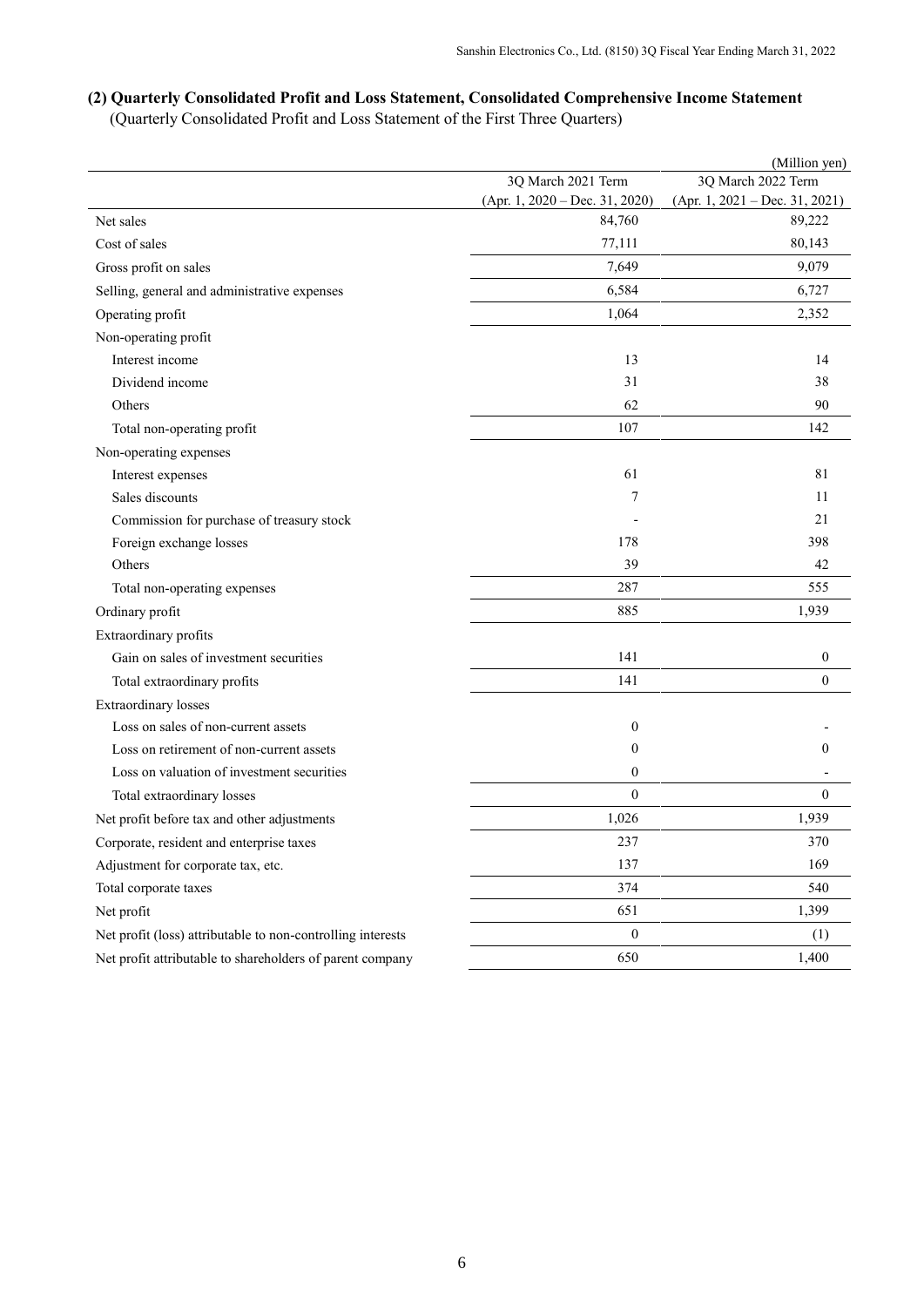|                                                                          | 3Q March 2021 Term               | 3Q March 2022 Term               |  |
|--------------------------------------------------------------------------|----------------------------------|----------------------------------|--|
|                                                                          | $(Apr. 1, 2020 - Dec. 31, 2020)$ | $(Apr. 1, 2021 - Dec. 31, 2021)$ |  |
| Net profit                                                               | 651                              | 1,399                            |  |
| Other comprehensive income                                               |                                  |                                  |  |
| Valuation difference on available-for-sale securities                    | 150                              | (30)                             |  |
| Deferred hedge gains (losses)                                            | 3                                | 125                              |  |
| Foreign currency translation adjustment                                  | (387)                            | 621                              |  |
| Remeasurements of defined benefit plans, net of tax                      | 20                               |                                  |  |
| Total other comprehensive income                                         | (213)                            | 718                              |  |
| Comprehensive income                                                     | 438                              | 2,117                            |  |
| (Details)                                                                |                                  |                                  |  |
| Comprehensive income attributable to shareholders of<br>parental company | 437                              | 2,118                            |  |
| Comprehensive income attributable to non-controlling<br>interests        | $\theta$                         | (1)                              |  |

# (Quarterly Consolidated Comprehensive Income Statement of the First Three Quarters)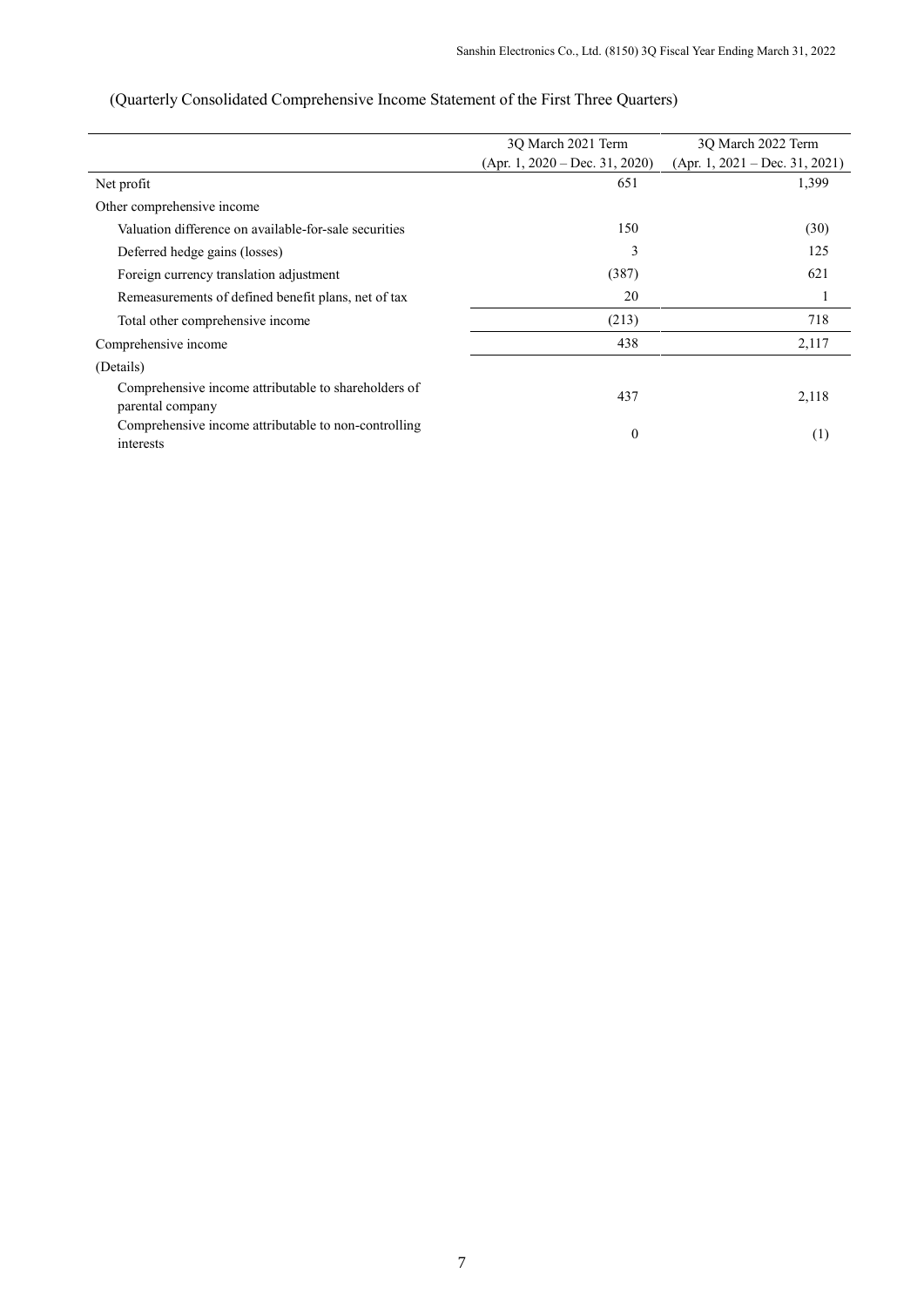## <span id="page-10-0"></span>**(3) Notes on Quarterly Consolidated Financial Statements**

<span id="page-10-1"></span>(Notes Regarding Going Concern)

None.

<span id="page-10-2"></span>(Notes Regarding Remarkable Change of Shareholders' Equity) Reduction of General Reserve, Capital Reserve, and Retained Surplus

At the 70th Ordinary General Meeting of Shareholders held on June 18, 2021, the Company resolved to reduce the amount of general reserve, capital reserve and retained surplus.

## (1) Purpose of Reducing the General Reserve, Capital Reserve, and Retained Surplus

In order to expand the financial resources for the tender offer for treasury stock that was decided at the Board of Directors meeting held on May 12, 2021, and to ensure flexibility and agility in future capital policy, we reduced the capital reserve and retained surplus. Additionally, after decreasing the amount of capital reserve, we transferred it to other capital surplus; after reducing the retained surplus, we transferred it to retained earnings brought forward; and we transferred the general reserve to retained earnings brought forward. Details are as follows.

## (2) Method of Reducing Capital Reserve

Based on the provisions of Paragraph 1, Article 448 of the Companies Act, the capital reserve of ¥5,329,906,456 was reduced with June 30, 2021 as the effective date, and the entire amount of the reduction was transferred to other capital surplus.

## (3) Method of Reducing Retained Surplus

Based on the provisions of Paragraph 1, Article 448 of the Companies Act, the retained surplus of ¥670,983,281 was reduced with June 30, 2021 as the effective date, and the entire amount of the reduction was transferred to retained earnings brought forward.

### (4) Method of Reducing General Reserve

Based on the provisions of Article 452 of the Companies Act, the general reserve of ¥18,680,000,000 was reduced, and the entire amount of the reduction was transferred to retained earnings brought forward.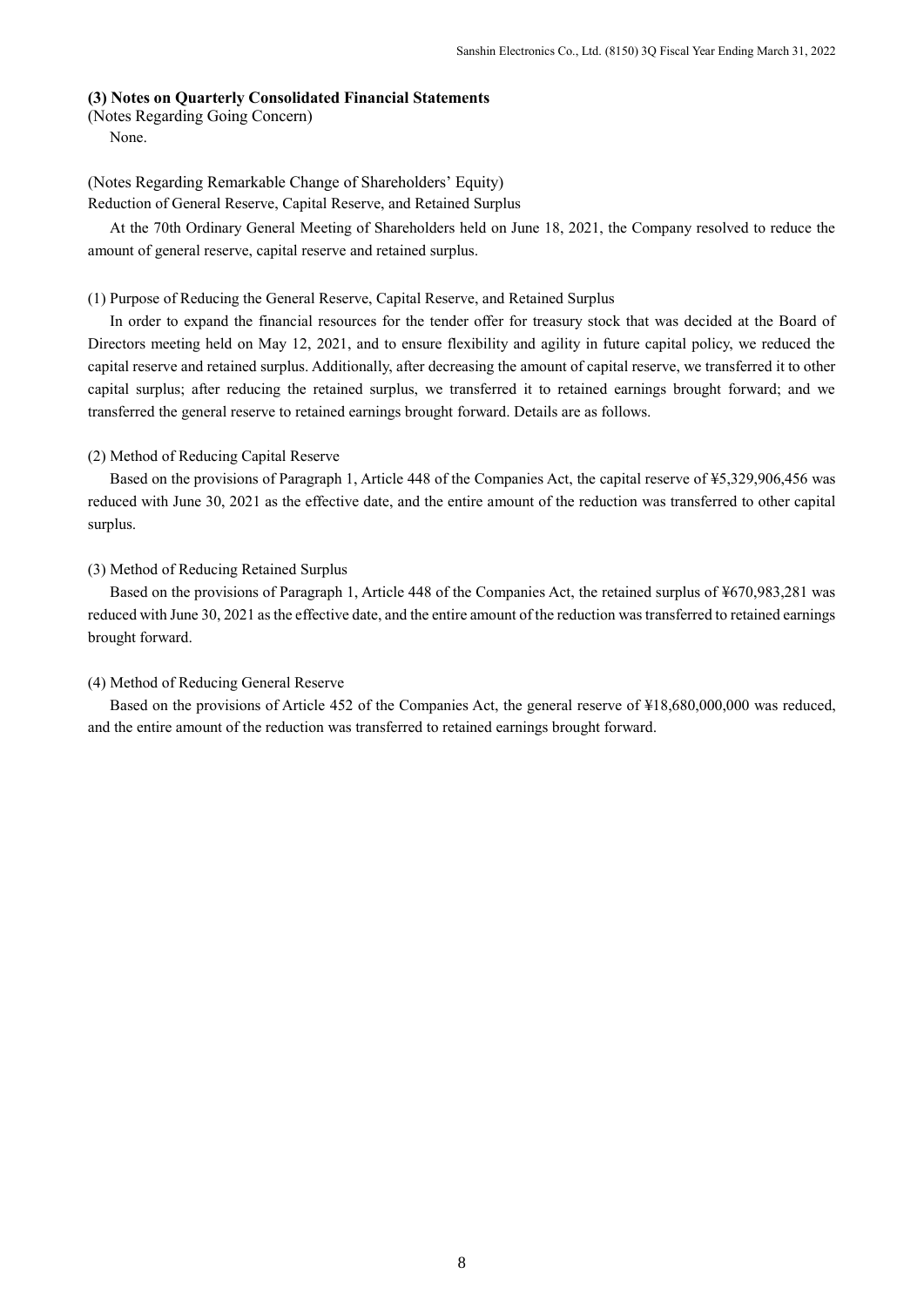Acquisition of Treasury Stock and Tender Offer of Treasury Stock

At the Board of Directors meeting held on May 12, 2021, the Company resolved the acquisition of the Company's treasury stock based on Paragraph 1 of Article 156 of the Companies Act (Act No. 86 of 2005), as amended (the "Companies Act"), which applies *mutatis mutandis* pursuant to Paragraph 3 of Article 165 of the same Act and the Company's Articles of Incorporation, and resolved to make a tender offer of treasury stock (the "Tender Offer") as the specific acquisition method of treasury stock. The acquisition was executed on August 13, 2021.

#### (1) Purpose of Acquiring Treasury Stock and Making Tender Offer for Treasury Stock

On May 12, 2021, the Company announced its V73 Medium-term Management Plan, which is a three-year plan with the Company's 73rd term (fiscal year ending March 31, 2024) as the final year. In that plan, the Company set its target to achieve a 5% ROE at an early stage, and stated that, as part of measures for achieving this target, it will promote business structure reform to highly-profitable business with terms for early collection of accounts receivables, which will achieve a small purchase amount relative to net sales compared to unit sales of semiconductors and electronic components, which are the main products in the current net sales composition. The Company also stated that it will optimize capital in conjunction with improving profitability and suppressing an increase in demand for funds as a result of this business structure reform. As part of these measures, the Company decided that it was necessary to make the Tender Offer and resolved to implement the Tender Offer.

(2) Contents of Resolution by the Board of Directors

| 1) Type of shares to be acquired:                                                                      | Ordinary stock                        |  |
|--------------------------------------------------------------------------------------------------------|---------------------------------------|--|
| 2) Total number of shares to be acquired:                                                              | $7,000,100$ shares (maximum)          |  |
| 3) Contents of funds, etc., to be delivered in exchange for acquisition:                               | Funds                                 |  |
| 4) Total amount of funds, etc., to be delivered in exchange for acquisition: ¥15,743,224,900 (maximum) |                                       |  |
| 5) Period during which acquisition is possible:                                                        | From June 22, 2021 to August 31, 2021 |  |
|                                                                                                        |                                       |  |
| (3) Overview of Tender Offer for Treasury Stock                                                        |                                       |  |
| 1) Number of shares scheduled for tender offer:                                                        | 7,000,000 shares                      |  |
| 2) Price of tender offer:                                                                              | $42,249$ per share                    |  |
| 3) Period of tender offer:                                                                             | From June 22, 2021 to July 19, 2021   |  |
| 4) Publication date for commencing the tender offer:                                                   | June 22, 2021                         |  |

5) Settlement start date: August 13, 2021

(4) Result of Tender Offer for Treasury Stock

| 1) Total number of shares tendered:  | 7,486,162 shares |
|--------------------------------------|------------------|
| 2) Total number of shares purchased: | 7,000,000 shares |
| 3) Total acquisition price:          | ¥15,743,000,000  |
| 4) Acquisition date:                 | August 13, 2021  |

### Retirement of Treasury Stock

At the November 5, 2021 meeting of its Board of Directors, the Company resolved to retire treasury stock based on Article 178 of the Companies Act. The purposes of this action were to improve the Company's stock circulation ratio and fulfill the criteria for continued listing in the Prime Market. On November 19, 2021 the Company retired 8,000,000 shares. With this move, treasury stock decreased in value by  $\frac{17,318}{1000}$  million, capital surplus by  $\frac{15,329}{1000}$  million and retained earnings by ¥11,988 million.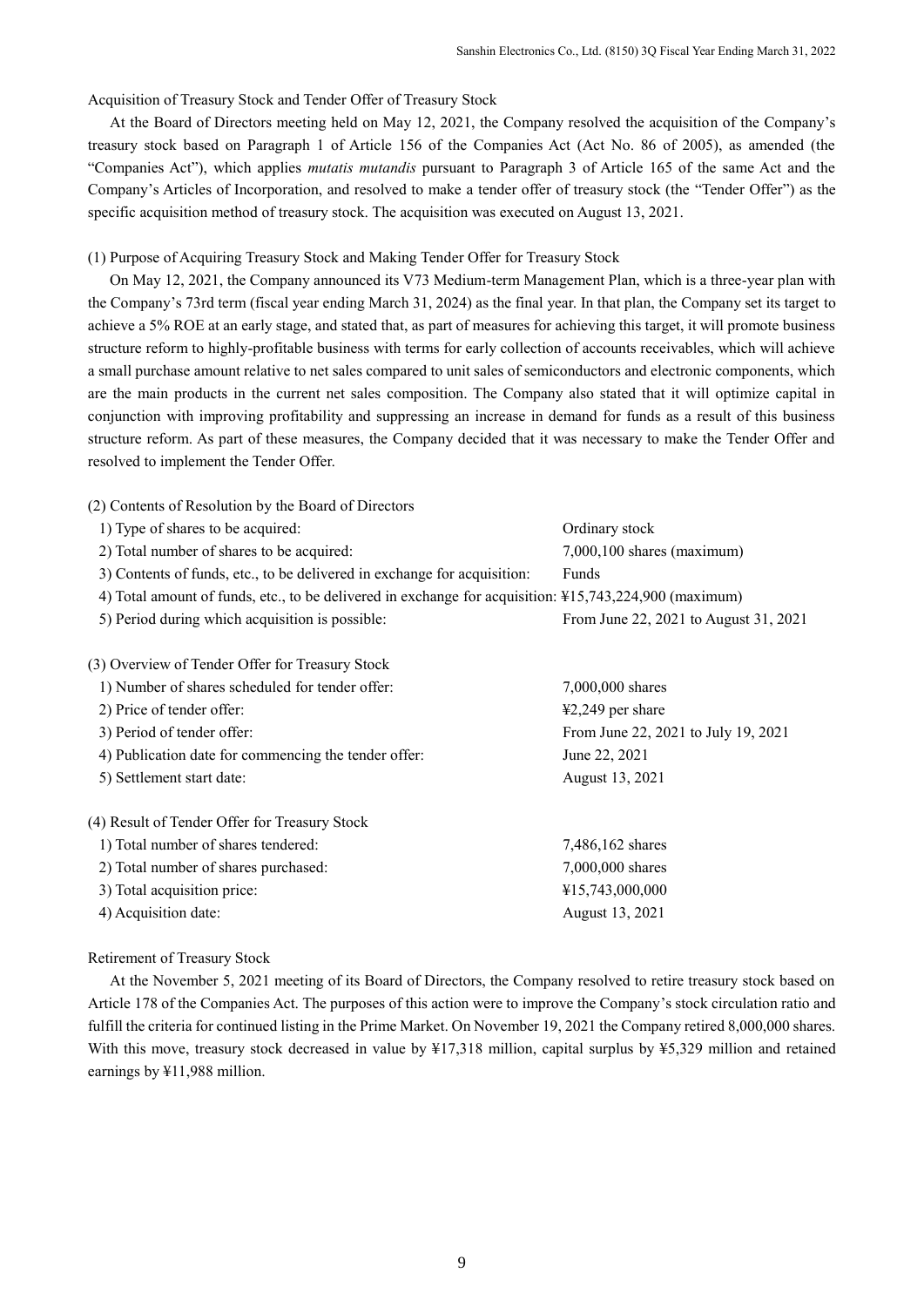### <span id="page-12-0"></span>(Change of Accounting Principles)

Application of the Accounting Standard for Revenue Recognition, etc.

From the beginning of the consolidated first quarter of this fiscal year, the Company applies the Accounting Standard for Revenue Recognition (ASBJ Statement No. 29; March 31, 2020; hereinafter, "the Accounting Standard for Revenue Recognition"), etc. Under this standard, once control of a promised good or service is transferred to the customer, the Company recognizes revenue at the amount that the Company expects to receive in exchange for the good or service.

As a result, mainly in export sales, revenue was recognized at the time of clearing export customs. However, revenue is now recognized when the burden of risk has been transferred to the customer based on the trade conditions stipulated by Incoterms (international commercial terms), etc.

In applying the Accounting Standard for Revenue Recognition, etc., the Company follows the transitional handling stipulated in the proviso in Paragraph 84 of the Accounting Standard for Revenue Recognition. The cumulative financial effect of applying the new accounting principle retroactively to events before the beginning of the consolidated first quarter of this fiscal year is added to or subtracted from the retained earnings at the beginning of the first quarter, and the new accounting principle is applied from the balance at the beginning of the first quarter onward. However, the method stipulated in Paragraph 86 of the Accounting Standard for Revenue Recognition is also applied. The new accounting principle is not applied retroactively to contracts in which most revenue is recognized in accordance with the handling before the beginning of the consolidated first quarter of this fiscal year. In addition, the method stipulated in the proviso (1) in Paragraph 86 of the Accounting Standard for Revenue Recognition is applied. With respect to contract changes conducted before the beginning of the consolidated first quarter of this fiscal year, accounting is conducted based on the contract terms after all of the contract changes are reflected, and the cumulative financial effect is added to or subtracted from the retained earnings at the beginning of the consolidated first quarter of this fiscal year.

Applying the Accounting Standard for Revenue Recognition, etc., has insignificant impact on the quarterly consolidated financial statements.

Because the Accounting Standard for Revenue Recognition, etc., is applied, the item "Notes and accounts receivable– trade" listed under "Current assets" in the consolidated balance sheet for the previous consolidated fiscal year is included in "Notes and accounts receivable–trade, and contract assets" from consolidated first quarter of this fiscal year onward. In accordance with the stipulation on transitional handling in Paragraph 89-2 of the Accounting Standard for Revenue Recognition, accounting items are not reorganized for the previous consolidated fiscal year as a result in the new method of representation.

Application of the Accounting Standard for Fair Value Measurement, etc.

The Accounting Standard for Fair Value Measurement (ASBJ Statement No. 30; July 4, 2019; hereinafter, "the Accounting Standard for Fair Value Measurement"), etc., is applied from the beginning of the consolidated first quarter of this fiscal year. In accordance with the stipulations on transitional handling in Paragraph 19 of the Accounting Standard for Fair Value Measurement and Paragraph 44-2 of the Accounting Standard for Financial Instruments (ASBJ Statement No. 10; July 4, 2019), the new accounting principle stipulated in the Accounting Standard for Fair Value Measurement, etc., will be applied in the future.

Applying the Accounting Standard for Fair Value Measurement, etc., has no impact on the quarterly consolidated financial statements.